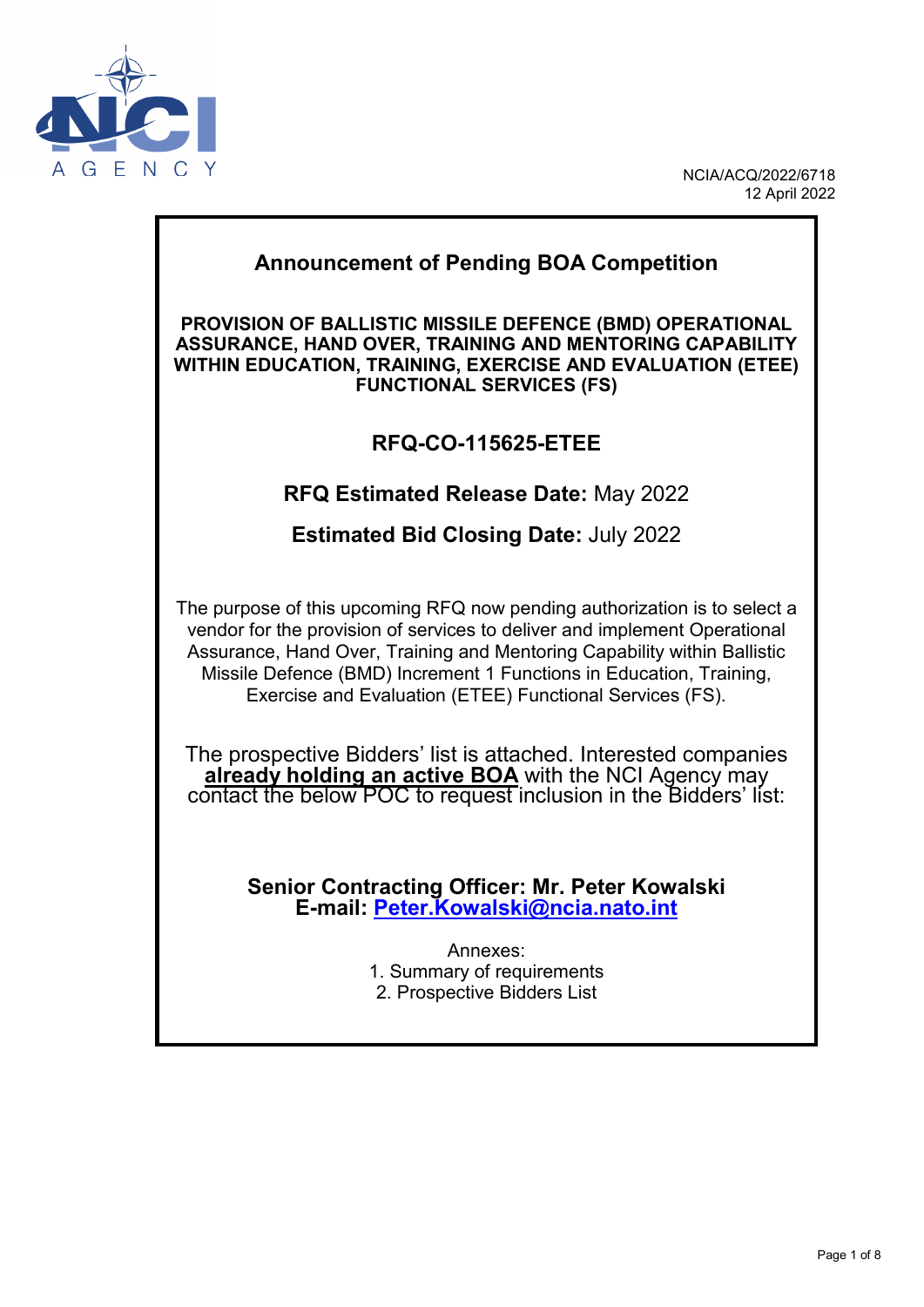

#### **1. Introduction:**

The purpose of this upcoming RFQ is to select a contractor through the existing NCI Agency Basic Ordering Agreement (BOA) procedure with the aim to obtain the provision of services to deliver and implement Operational Assurance, Hand Over, Training and Mentoring Capability within Ballistic Missile Defence (BMD) Increment 1 Functions in Education, Training, Exercise and Evaluation (ETEE) Functional Services (FS).

The RFQ is conducted under the new NATO Procedures: "*Procedure Governing the Use of Basic Ordering Agreements concluded by the NATO Communications and Information Agency – 2019 version*", Ref: AC/4-D(2019)0004 (INV).

SPECIAL NOTE: With the aim to prevent an organizational conflict of interest in industrial roles under the overarching ETEE FS project, Bidders and their prospective Sub-Contractors shall be excluded from participation in the companion NCI Agency ETEE FS projects conducted under solicitations IFB-CO-115112-ETEE (Enhanced JEMM), IFB-CO-115113 (AMD Simulation), and RFQ-CO-115114 (Exercise IM Portal).

### **2. Scope**

This project will contribute to the successful delivery of the ETEE FS BMD capability by providing the following support:

• Testing and validation of the BMD enhanced JEMM system in synchronization with the agile development of the system. JEMM is an existing operational service-oriented web application that will be enhanced through this project.

• Testing and validation of the AMD simulation system in synchronization with the agile development of the system. The AMD simulation will extend an existing air simulation with BMD models and add interaction with JEMM through web services.

• Production of the test reports that are necessary for the systems above to achieve fielding approval.

• Production of user training materials for the added scope to JEMM and to AMD.

• Hand-over of the ETEE FS BMD capability to the operational user community through a period of training and mentoring during its initial utilisation.

This project will develop the necessary test plans, test cases and test data to support the testing of each of the steps of the agile development process for the systems mentioned in the introduction based on functionality that needs to be delivered during each step of the development process. This project will support the execution of the tests and assist in capturing and documenting test results. The majority of the project activities will be conducted remotely on the internet-hosted NATO Software Factory.

The rough financial order of magnitude of the resulting contract is EUR 3M. The project will consist of two consecutive phases of approximately 12 months each, both resulting in a baseline delivery for each of the systems.

#### **3. Timeline**

RFQ release: May 2022<br>Contract Award: December 2022 Contract Award: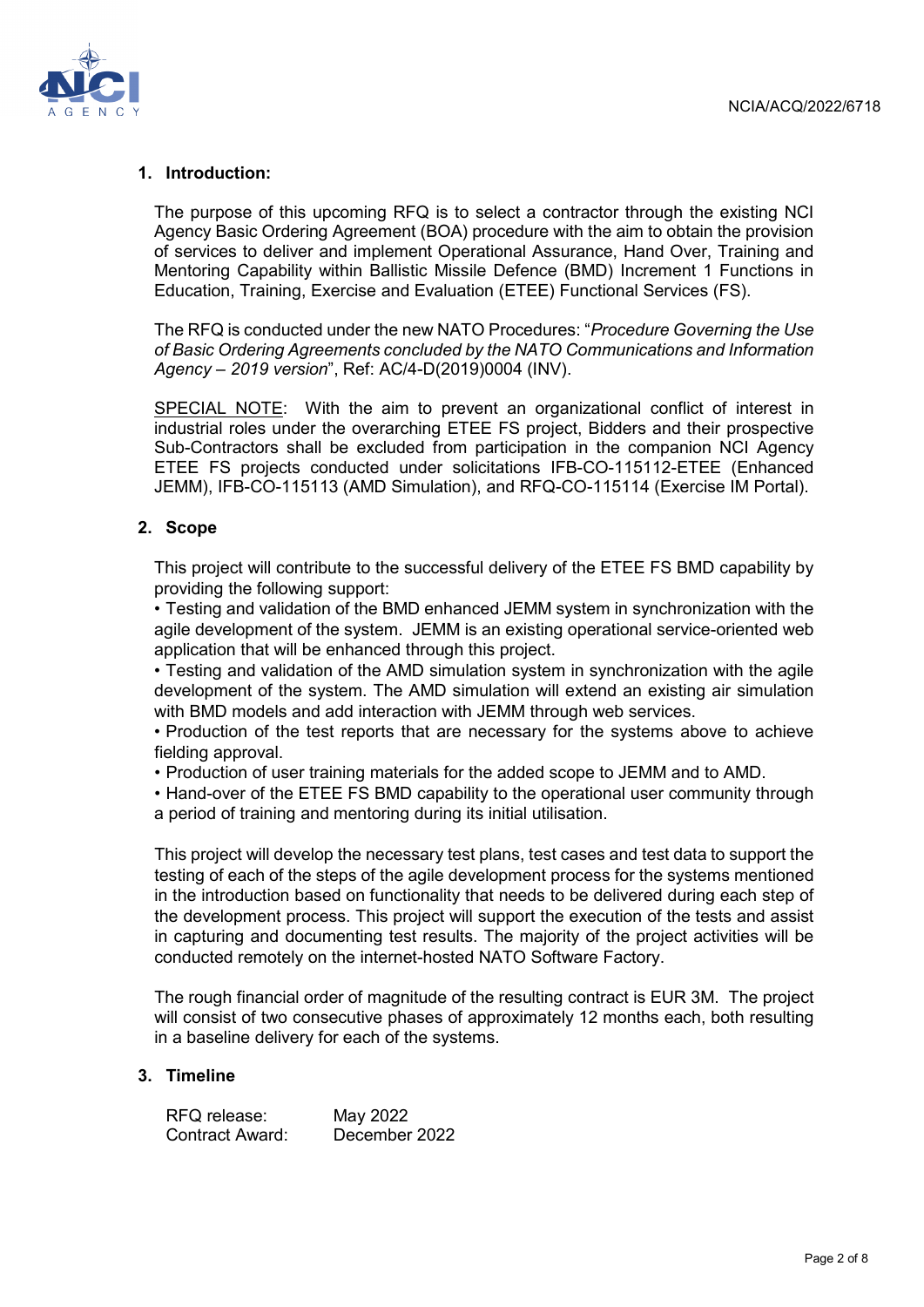

## RFQ-CO-115625-ETEE – PROSPECTIVE BIDDERS LIST

| Vendor                                         | Country         |
|------------------------------------------------|-----------------|
|                                                |                 |
| <b>TCN shpk</b>                                | <b>ALBANIA</b>  |
| <b>Quality Business Engineering Europe</b>     | <b>BELGIUM</b>  |
| Exitas nv                                      | <b>BELGIUM</b>  |
| Gartner Belgium bvba                           | <b>BELGIUM</b>  |
| <b>ATOS</b>                                    | <b>BELGIUM</b>  |
| Vitrociset Belgium                             | <b>BELGIUM</b>  |
| <b>System Solutions Belgium</b>                | <b>BELGIUM</b>  |
| <b>Ilias Solutions</b>                         | <b>BELGIUM</b>  |
| <b>Deloitte</b>                                | <b>BELGIUM</b>  |
| <b>Klarrio BV</b>                              | <b>BELGIUM</b>  |
| Sopra Steria Benelux                           | <b>BELGIUM</b>  |
| <b>Dimension Data Belgium</b>                  | <b>BELGIUM</b>  |
| <b>EPIC blue BVBA</b>                          | <b>BELGIUM</b>  |
| <b>RMC Relationship Management Consultants</b> | <b>BELGIUM</b>  |
| The Test Leaders                               | <b>BELGIUM</b>  |
| AC Partners N.V S.A                            | <b>BELGIUM</b>  |
| <b>IBM Consulting Belgium</b>                  | <b>BELGIUM</b>  |
| Axians Audiovisual Belgium NV                  | <b>BELGIUM</b>  |
| SmartCom-Bulgaria AD                           | <b>BULGARIA</b> |
| <b>KRISTANEA LTD.</b>                          | <b>BULGARIA</b> |
| TechnoLogica EAD                               | <b>BULGARIA</b> |
| <b>Lirex BG Ltd</b>                            | <b>BULGARIA</b> |
| RHEA Inc.                                      | <b>CANADA</b>   |
| MacDonald, Dettwiler and Associates Ltd.MDA    | <b>CANADA</b>   |
| <b>Cyber Defence QCD Corporation</b>           | <b>CANADA</b>   |
| Kognitiv Spark Inc                             | <b>CANADA</b>   |
| Resul Control Systems Ltd.                     | <b>CANADA</b>   |
| <b>Smashblock Corporation</b>                  | <b>CANADA</b>   |
| Sabytel Technologies Inc.                      | <b>CANADA</b>   |
| CryptoMill Technologies Ltd.                   | <b>CANADA</b>   |
| Rimpac Consultants Inc.                        | <b>CANADA</b>   |
| Tangiers Canada Ltd.                           | <b>CANADA</b>   |
| Span PLC                                       | <b>CROATIA</b>  |
| VERSO ALTIMA d.o.o.                            | <b>CROATIA</b>  |
| Tehnozavod-Marusic                             | <b>CROATIA</b>  |
| KING ICT d.o.o                                 | <b>CROATIA</b>  |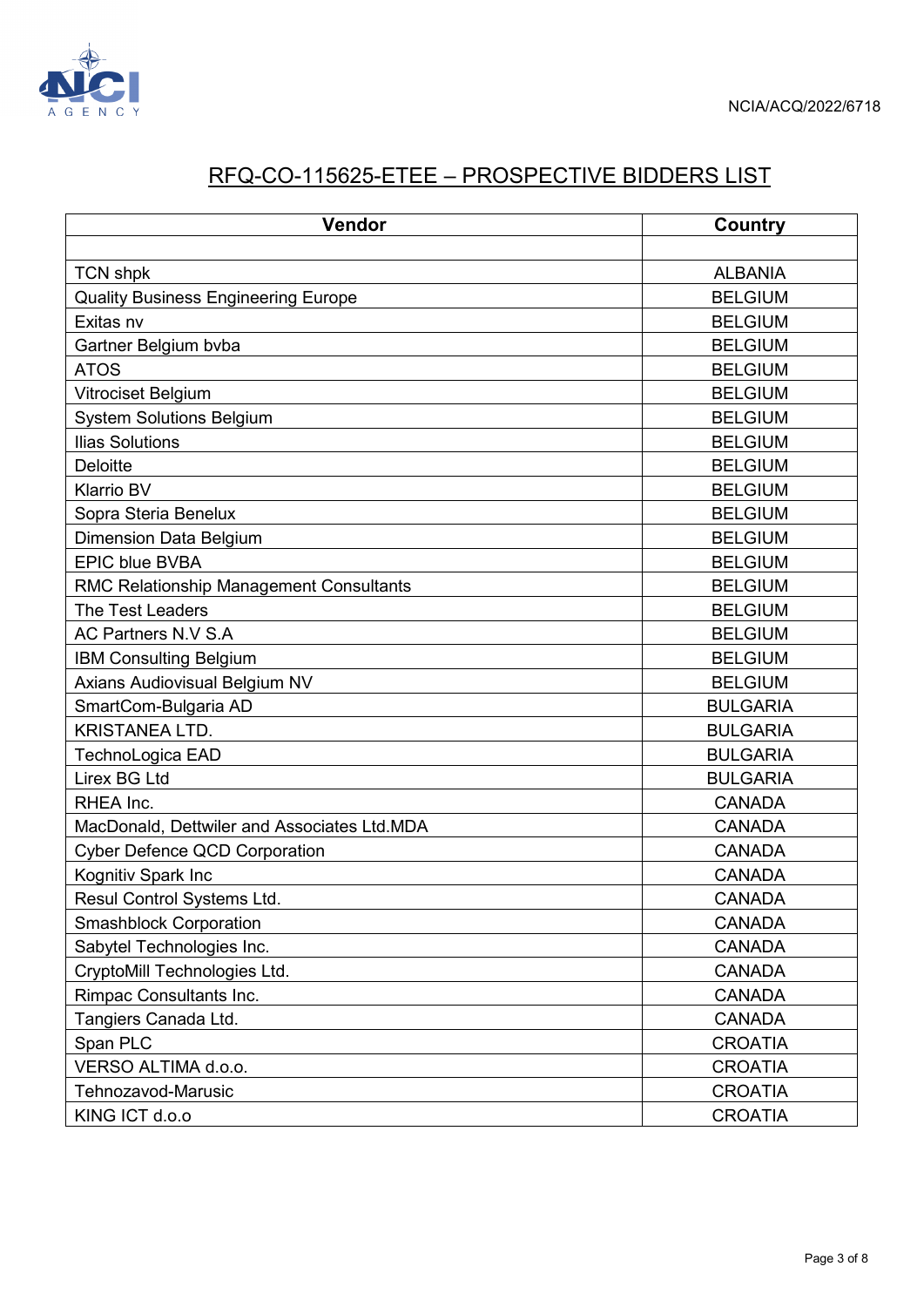

| Skill s.r.o.                                    | <b>CZECH REPUBLIC</b> |
|-------------------------------------------------|-----------------------|
| Autocont                                        | <b>CZECH REPUBLIC</b> |
| SITEL, spol. s r.o.                             | <b>CZECH REPUBLIC</b> |
| Risk Analysis Consultants, Ltd.                 | <b>CZECH REPUBLIC</b> |
| Damovo Ceska republika s.r.o.                   | <b>CZECH REPUBLIC</b> |
| GTS Czech, s.r.o.                               | <b>CZECH REPUBLIC</b> |
| Dencrypt A/S                                    | <b>DENMARK</b>        |
| <b>IFAD TS A/S</b>                              | <b>DENMARK</b>        |
| <b>Telegrupp AS</b>                             | <b>ESTONIA</b>        |
| KHIPLUS ADVANCE                                 | <b>FRANCE</b>         |
| Magellium                                       | <b>FRANCE</b>         |
| Société Réseau Informaique et Gestion           | <b>FRANCE</b>         |
| <b>APPI-Technology SAS</b>                      | <b>FRANCE</b>         |
| ALSID S.A.S                                     | <b>FRANCE</b>         |
| <b>GEKA Telecom</b>                             | <b>FRANCE</b>         |
| CS Systèmes d'Informations                      | <b>FRANCE</b>         |
| Atos Origin GmbH                                | <b>GERMANY</b>        |
| <b>INTEC Industrie-Technik GmbH &amp; Co.KG</b> | <b>GERMANY</b>        |
| Bechtle GmbH & Co.KG                            | <b>GERMANY</b>        |
| <b>CANCOM Public GmbH</b>                       | <b>GERMANY</b>        |
| <b>SQS Software Quality Systems AG</b>          | <b>GERMANY</b>        |
| Materna GmbH                                    | <b>GERMANY</b>        |
| MagSoft® Computer und Software                  | <b>GERMANY</b>        |
| M-Medientechnik GmbH                            | <b>GERMANY</b>        |
| Telespazio Germany GmbH                         | <b>GERMANY</b>        |
| Bechtle GmbH System House Aachen                | <b>GERMANY</b>        |
| Airbus Defence and Space GmbH(ex EADS GmbH)     | <b>GERMANY</b>        |
| CGI (Germany) Gmbh &Co.KG                       | <b>GERMANY</b>        |
| aditerna GmbH                                   | <b>GERMANY</b>        |
| <b>FREQUENTIS Deutschland GmbH</b>              | <b>GERMANY</b>        |
| <b>NSSLGlobal GmbH</b>                          | <b>GERMANY</b>        |
| <b>ISI Hellas SA</b>                            | <b>GREECE</b>         |
| SSMART S.A. & SIGNAAL HELLAS S.A.               | <b>GREECE</b>         |
| Altec Integration S.A.                          | <b>GREECE</b>         |
| <b>INTRACOM TELECOM S.A.</b>                    | <b>GREECE</b>         |
| HM ARZENÁL Elektromechanikai ZRt.               | <b>HUNGARY</b>        |
| Siemens PSE Kft.                                | <b>HUNGARY</b>        |
| S&T Consulting Hungary Ltd.                     | <b>HUNGARY</b>        |
| ELE.SI.A. S.p.A                                 | <b>ITALY</b>          |
| Vitrociset S.p.A.                               | <b>ITALY</b>          |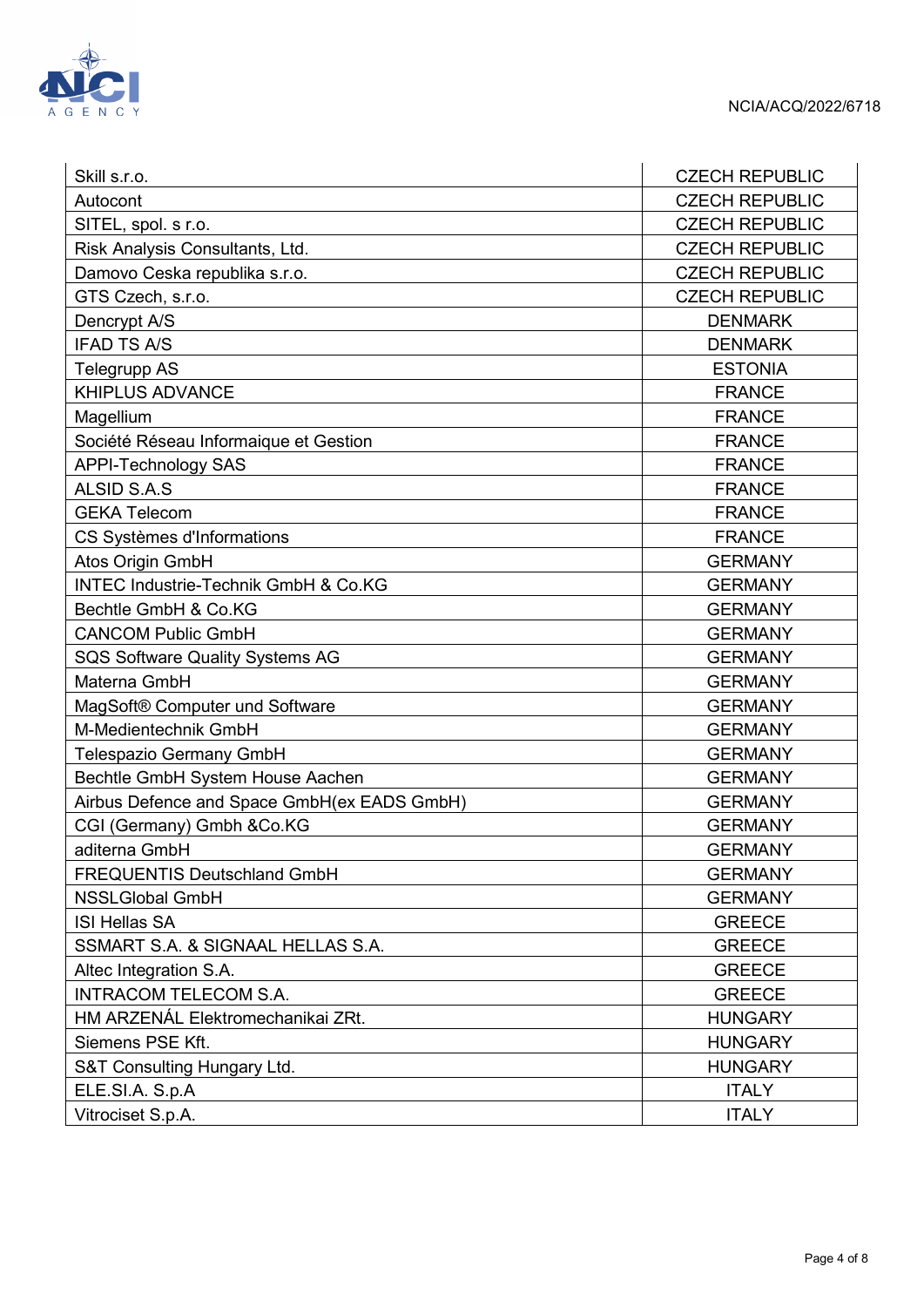

| LEONARDO S.p.A                                   | <b>ITALY</b>       |
|--------------------------------------------------|--------------------|
| <b>INTECS S.p.A.</b>                             | <b>ITALY</b>       |
| <b>SMS Engineering srl</b>                       | <b>ITALY</b>       |
| TELSY S.p.A.                                     | <b>ITALY</b>       |
| <b>KPMG SrL</b>                                  | <b>ITALY</b>       |
| SIPAL SpA                                        | <b>ITALY</b>       |
| ePM-Engineering to Project Management sr         | <b>ITALY</b>       |
| Vodafone Italia S.p.A                            | <b>ITALY</b>       |
| <b>Italtel</b>                                   | <b>ITALY</b>       |
| <b>ITEL SRL</b>                                  | <b>ITALY</b>       |
| <b>NETGROUP SRL</b>                              | <b>ITALY</b>       |
| 3F & EDIN Spa                                    | <b>ITALY</b>       |
| <b>SIA Fima</b>                                  | LATVIA             |
| <b>Baltic Information &amp; Security Systems</b> | LATVIA             |
| <b>DPA Ltd</b>                                   | <b>LATVIA</b>      |
| DATI Group, LLC                                  | LATVIA             |
| <b>UAB NRD CS</b>                                | <b>LITHUANIA</b>   |
| <b>iTree Lietuva UAB</b>                         | <b>LITHUANIA</b>   |
| Automatikos sistemos UAB                         | LITHUANIA          |
| NTT LUXEMBOURG PSF SA                            | <b>LUXEMBOURG</b>  |
| SNOWBALL TECHNOLOGY SARL                         | <b>LUXEMBOURG</b>  |
| Delft Dynamics B.V.                              | <b>NETHERLANDS</b> |
| Qnextion                                         | <b>NETHERLANDS</b> |
| Sapienza Consulting                              | <b>NETHERLANDS</b> |
| Science & Technology Experts Pool                | <b>NETHERLANDS</b> |
| Spacemetric                                      | <b>NETHERLANDS</b> |
| iDelft B.V.                                      | <b>NETHERLANDS</b> |
| TNO Defence, Safety, and Security                | <b>NETHERLANDS</b> |
| Legian Consultancy B.V.                          | <b>NETHERLANDS</b> |
| Capgemini Nederland                              | <b>NETHERLANDS</b> |
| Oelan Integratie Consultancy B.V.                | <b>NETHERLANDS</b> |
| Data Expert B.V.                                 | <b>NETHERLANDS</b> |
| Open Text Coöperatief U.A.                       | <b>NETHERLANDS</b> |
| <b>ITAQ INTERIM PROFESSIONALS BV</b>             | <b>NETHERLANDS</b> |
| <b>M&amp;I Partners BV</b>                       | <b>NETHERLANDS</b> |
| CGI Nederland B.V.                               | <b>NETHERLANDS</b> |
| ROHDE & SCHWARZ BENELUX BV                       | <b>NETHERLANDS</b> |
| Crosscheck Networks Nederland b.v.               | <b>NETHERLANDS</b> |
| Alten Nederland B.V.                             | <b>NETHERLANDS</b> |
| Kongsberg Defence & Aerospace AS                 | <b>NORWAY</b>      |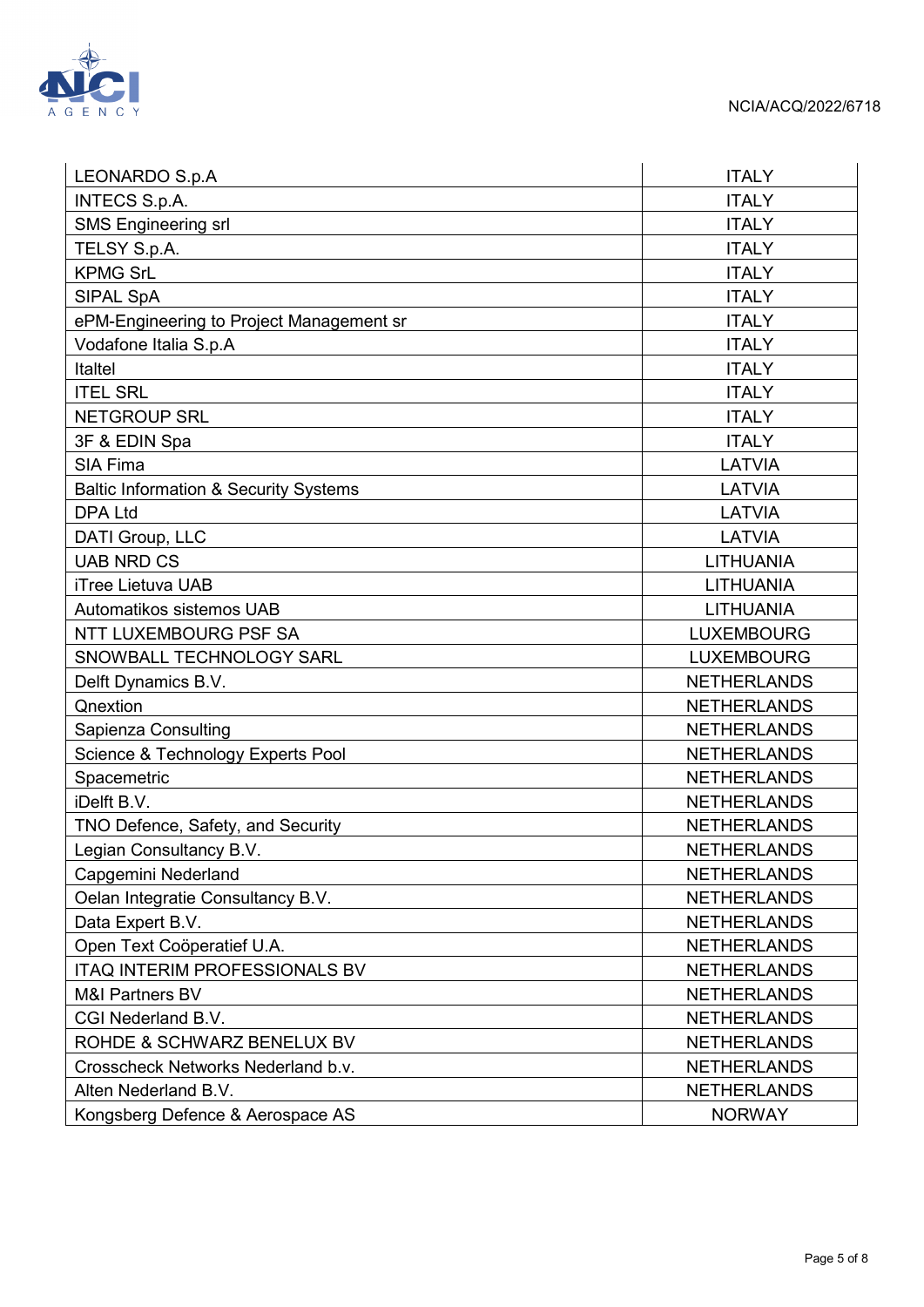

| <b>EXENCE S.A.</b>                                   | <b>POLAND</b>         |
|------------------------------------------------------|-----------------------|
| Newind sp. z o.o.                                    | <b>POLAND</b>         |
| <b>XCOMP</b>                                         | <b>POLAND</b>         |
| <b>MGR Integration Solutions Polska</b>              | <b>POLAND</b>         |
| Vector Synergy Sp. z o.o.                            | <b>POLAND</b>         |
| Zbar Phu Mariusz Popenda                             | <b>POLAND</b>         |
| Indra Sistemas Portugal, S.A.                        | <b>PORTUGAL</b>       |
| <b>Warpcom Services SA</b>                           | <b>PORTUGAL</b>       |
| certSIGN S.A.                                        | <b>ROMANIA</b>        |
| <b>Romsys SRL</b>                                    | <b>ROMANIA</b>        |
| <b>ATOS Convergence Creators SRL</b>                 | <b>ROMANIA</b>        |
| <b>AGRO-IND MANAGEMENT SRL</b>                       | <b>ROMANIA</b>        |
| <b>SC SIVECO Romania SA</b>                          | <b>ROMANIA</b>        |
| Technology Systems and Services International S.R.L. | <b>ROMANIA</b>        |
| Aliter Technologies a.s                              | <b>SLOVAKIA</b>       |
| Unistar LC d.o.o.                                    | <b>SLOVENIA</b>       |
| <b>EVERIS</b>                                        | <b>SPAIN</b>          |
| Thales Programas Electrónica y Comunicac             | <b>SPAIN</b>          |
| KRC ESPAÑOLA, S.A.                                   | <b>SPAIN</b>          |
| <b>Tecnobit S.L</b>                                  | <b>SPAIN</b>          |
| Indra Sistemas S.A.                                  | <b>SPAIN</b>          |
| Nextel Aerospace Defence and Security                | <b>SPAIN</b>          |
| DF NUCLEO                                            | <b>SPAIN</b>          |
| Profen Defence Technologies                          | <b>TURKEY</b>         |
| ESEN SISTEM ENTEGRASYON VE MUHENDISLIK               | <b>TURKEY</b>         |
| ICterra Bilgi ve Iletisim Teknolojileri              | <b>TURKEY</b>         |
| Atos Bilisim ve Danismanlik A.S.                     | <b>TURKEY</b>         |
| C TECH Bilisim Tek. San ve Tic A.S.                  | <b>TURKEY</b>         |
| Altay Kollektif SirketiM. Murad Dural Ve Ort.        | <b>TURKEY</b>         |
| <b>Simsoft Computer Technologies Ltd</b>             | <b>TURKEY</b>         |
| <b>TUBITAK BILGEM</b>                                | <b>TURKEY</b>         |
| HAVELSAN Hava Elektronik San. Ve Tic A.S.            | <b>TURKEY</b>         |
| <b>OBSS TEKNOLOJI A.S.</b>                           | <b>TURKEY</b>         |
| Softcat plc                                          | <b>UNITED KINGDOM</b> |
| <b>Crea8tive Mix Consulting</b>                      | <b>UNITED KINGDOM</b> |
| UNIVERSAL DEFENCE AND SECURITY SOLUTIONS (UDSS)      | <b>UNITED KINGDOM</b> |
| <b>Systems Consultants Services Ltd (SCS)</b>        | <b>UNITED KINGDOM</b> |
| Storm Technologies Ltd                               | <b>UNITED KINGDOM</b> |
| <b>Spektrum Consulting Limited</b>                   | <b>UNITED KINGDOM</b> |
| Lockheed Martin UK INSYS Ltd                         | <b>UNITED KINGDOM</b> |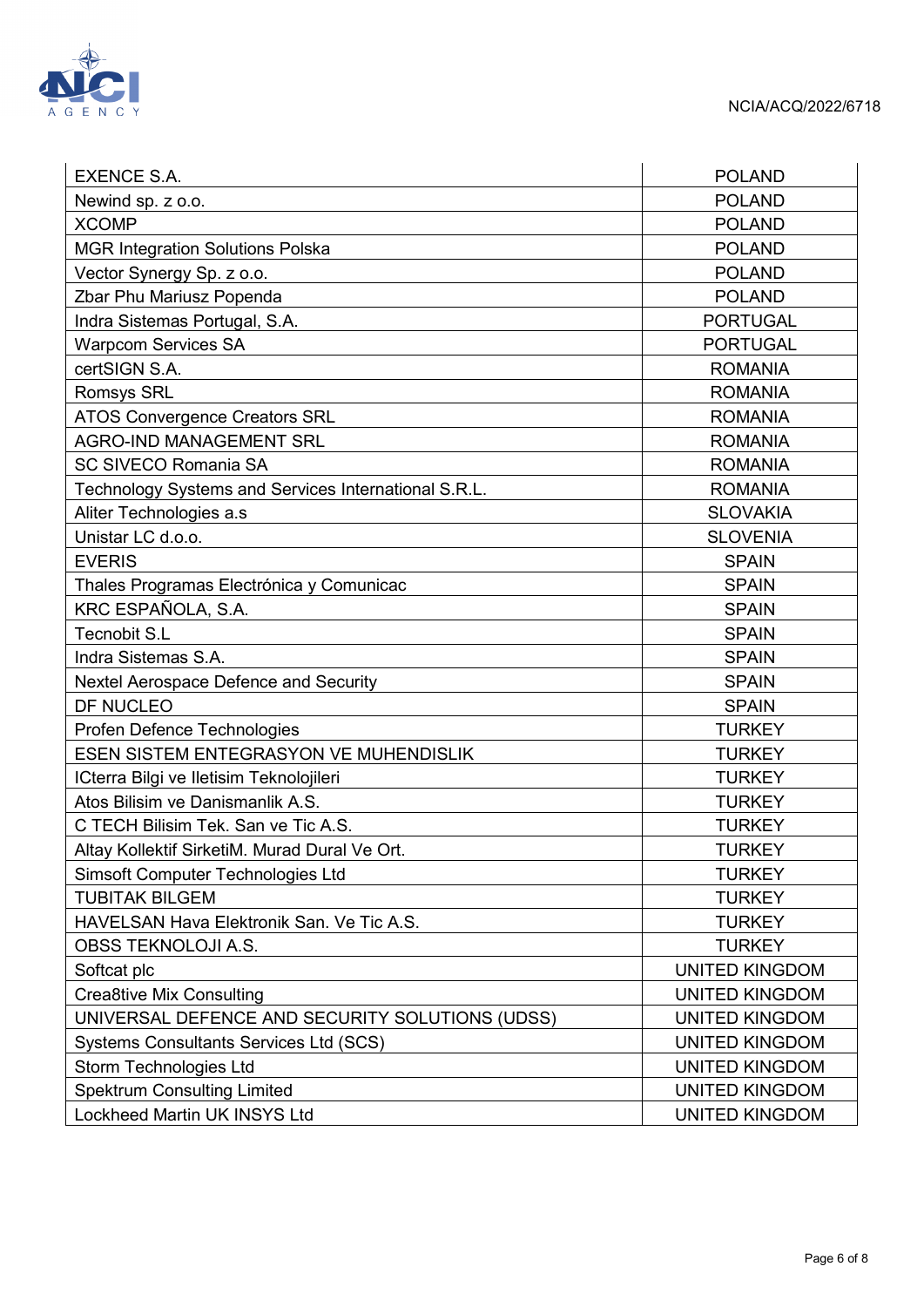

| <b>Black Space Technology Ltd</b>                               | <b>UNITED KINGDOM</b> |
|-----------------------------------------------------------------|-----------------------|
| <b>Total IA Ltd</b>                                             | <b>UNITED KINGDOM</b> |
| Sopra Steria                                                    | <b>UNITED KINGDOM</b> |
| Prolinx Ltd.                                                    | <b>UNITED KINGDOM</b> |
| SMHS Ltd.                                                       | <b>UNITED KINGDOM</b> |
| Savi Technology UK                                              | <b>UNITED KINGDOM</b> |
| <b>TRICIS LIMITED</b>                                           | <b>UNITED KINGDOM</b> |
| <b>3SDL Limited</b>                                             | <b>UNITED KINGDOM</b> |
| <b>IOSTRAP, LTD</b>                                             | <b>UNITED KINGDOM</b> |
| Info-Assure LTD.                                                | <b>UNITED KINGDOM</b> |
| <b>Mass Consultants Ltd</b>                                     | <b>UNITED KINGDOM</b> |
| Systemware Europe Ltd                                           | <b>UNITED KINGDOM</b> |
| Capital International IT Staffing Ltd.                          | <b>UNITED KINGDOM</b> |
| LA International Computer Consultants Ltd.                      | <b>UNITED KINGDOM</b> |
| 6point6 Limited                                                 | <b>UNITED KINGDOM</b> |
| Aetheric Engineering Ltd                                        | <b>UNITED KINGDOM</b> |
| <b>Skillsearch Limited</b>                                      | <b>UNITED KINGDOM</b> |
| Leonardo MW LTDSelex ES Limited                                 | <b>UNITED KINGDOM</b> |
| <b>ISG Information Services Group</b>                           | <b>UNITED KINGDOM</b> |
| <b>Steatite Limited</b>                                         | <b>UNITED KINGDOM</b> |
| <b>Recommended Consultants Limited</b>                          | <b>UNITED KINGDOM</b> |
| <b>CyFIR LLC</b>                                                | <b>UNITED STATES</b>  |
| Polaris Alpha                                                   | <b>UNITED STATES</b>  |
| EMW, Inc.                                                       | <b>UNITED STATES</b>  |
| Booz Allen & Hamilton Inc                                       | <b>UNITED STATES</b>  |
| <b>BAE Systems Information Solutions Inc.</b>                   | <b>UNITED STATES</b>  |
| MCR Federal, Inc. (USA)                                         | <b>UNITED STATES</b>  |
| Computer Sciences Corporation (CSC)North American Public Sector | <b>UNITED STATES</b>  |
| <b>LEIDOS Inc</b>                                               | <b>UNITED STATES</b>  |
| Cynalytica, Inc                                                 | <b>UNITED STATES</b>  |
| <b>Stellar Services Inc</b>                                     | <b>UNITED STATES</b>  |
| Nexus LCM                                                       | <b>UNITED STATES</b>  |
| Affigent, LLC                                                   | <b>UNITED STATES</b>  |
| <b>Ravenswood Solutions Inc</b>                                 | <b>UNITED STATES</b>  |
| Raytheon CompanyNetwork Centric Systems                         | <b>UNITED STATES</b>  |
| <b>TBW GLOBAL</b>                                               | <b>UNITED STATES</b>  |
| <b>SAIC</b>                                                     | <b>UNITED STATES</b>  |
| Systems Research and ApplicationsCorporation                    | <b>UNITED STATES</b>  |
| Information Unlimited Inc.                                      | <b>UNITED STATES</b>  |
| Kymeta Corporation                                              | UNITED STATES         |